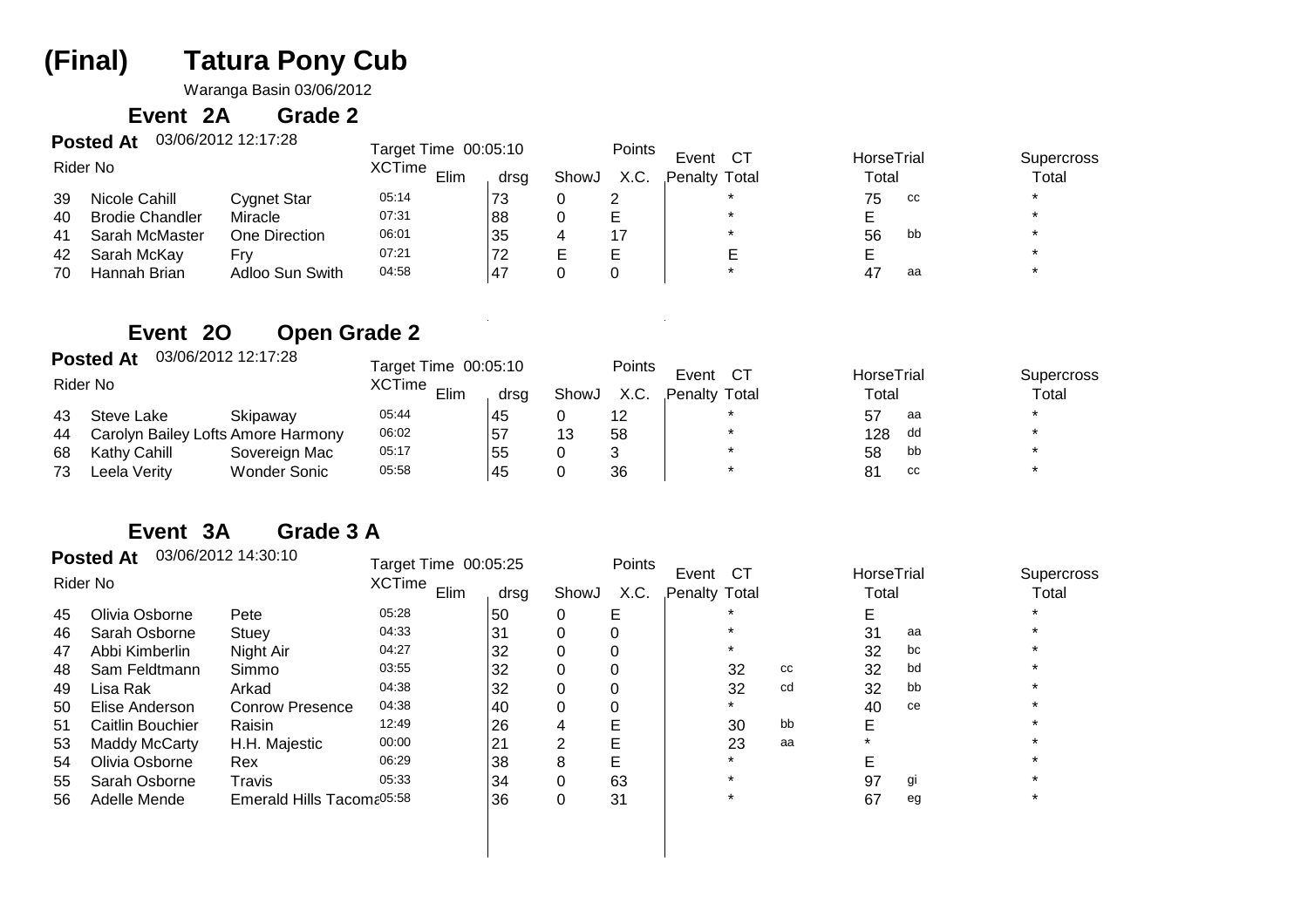| 57 | Googi Chandler | Raven  | 05:33 | 48       | ົ<br>د∠ |           |    |    | th |  |
|----|----------------|--------|-------|----------|---------|-----------|----|----|----|--|
| 58 | Jack Lake      | Mojo   | 06:55 | ົາລ<br>ິ | -<br>-  |           |    |    |    |  |
| 74 | Zoe Strang     | Mistic | 05:56 | 34       | ົ<br>ັ  | 34<br>ັບ¬ | de | GБ | df |  |

### **Event 3OOpen Grade 3**

|    | <b>Posted At</b>         | 03/06/2012 14:30:10 | Target Time 00:05:25 |      |       | Points      |               |    |            |    |            |
|----|--------------------------|---------------------|----------------------|------|-------|-------------|---------------|----|------------|----|------------|
|    | Rider No                 |                     | <b>XCTime</b>        |      |       | CТ<br>Event |               |    | HorseTrial |    | Supercross |
|    |                          |                     | Elim                 | drsq | ShowJ | X.C.        | Penalty Total |    | Total      |    | Total      |
| 59 | Abbi Kimberlin           | Fantailasia         | 04:59                | 55   |       | 60          |               |    | 115        | gg | $\star$    |
| 60 | Tracy Hamilton           | Danny               | 05:03                | 42   |       |             |               |    | 42         | cc |            |
| 61 | Clara Girdwood           | Diva                | 04:55                | 43   |       | 60          | 43            | aa | 103        |    |            |
| 63 | Melanie Wu               | Springfield Folly   | 05:07                | 36   |       | 20          | $\star$       |    | 56         | ee | $\star$    |
| 64 | Zoe Hayes                | JC Dynamic          | 05:09                | 40   | 4     | 0           | 44            | bb | 44         | dd |            |
| 65 | Maddison Cudmore Dee Jay |                     | 05:03                | 36   |       | 0           | $\star$       |    | 36         | bb |            |
| 66 | Jacasta Walsh            | Zeplin              | 04:52                | 33   |       |             |               |    | 33         | aa |            |
| 67 | Vikki Lane               |                     | 08:59                | 59   | E     |             |               |    |            |    |            |

### **Event 4AGrade 4 A**

|    | <b>Posted At</b>     | 03/06/2012 12:57:20     | Target Time 00:05:47                   |    |      | Points                       |  |    |                     |                     |    |  |
|----|----------------------|-------------------------|----------------------------------------|----|------|------------------------------|--|----|---------------------|---------------------|----|--|
|    | Rider No             |                         | <b>XCTime</b><br>Elim<br>ShowJ<br>drsg |    | X.C. | Event<br>CТ<br>Penalty Total |  |    | HorseTrial<br>Total | Supercross<br>Total |    |  |
| 16 | Casey Leijen         | Diesel                  | 00:00                                  | 34 | 12   | Е                            |  | 46 | cc                  | $\star$             |    |  |
| 17 | Jadyn Hamilton       | Coniston Admirat.       | 05:46                                  | 31 |      |                              |  |    |                     | 31                  | CC |  |
| 18 | Tori Glass           | D. New Edtion           | 00:00                                  | 31 | E    | E.                           |  |    |                     |                     |    |  |
| 19 | <b>Gabby Powles</b>  | Tammv                   | 05:24                                  | 43 |      |                              |  |    |                     | 43                  | ee |  |
| 21 | <b>Bree Sargeant</b> | <b>Summer Sensation</b> | 00:00                                  | 18 | 0    | Е                            |  | 18 | aa                  | $\star$             |    |  |
| 23 | Meg Gemmill          |                         | 05:10                                  | 38 | 0    |                              |  |    |                     | 38                  | dd |  |
| 24 | Toby Lake            | Lewis                   | 06:08                                  | 21 |      |                              |  |    |                     | 28                  | bb |  |
| 25 | Haylea Wright        | Diesel                  | 05:13                                  | 25 |      |                              |  | 25 | bb                  | 25                  | aa |  |

### **Event 4OOpen Grade 4**

|    | 03/06/2012 13:12:15<br><b>Posted At</b> | Target Time 00:05:47      |                                             |    | Points | Event               |  |                     |    |  |
|----|-----------------------------------------|---------------------------|---------------------------------------------|----|--------|---------------------|--|---------------------|----|--|
|    | Rider No                                | XCTime <sub>Elim</sub>    | <b>CT</b><br>ShowJ<br>X.C.<br>Penalty Total |    |        | HorseTrial<br>Total |  | Supercross<br>Total |    |  |
| 26 | Domenic LaRosa                          | Lombo Benedetto           | 05:23                                       | 38 |        |                     |  | 38                  | dd |  |
| 27 | Vanessa Hawkins                         | <b>ESB Irish Scandals</b> | 05:13                                       | 26 |        |                     |  | 30                  | cc |  |